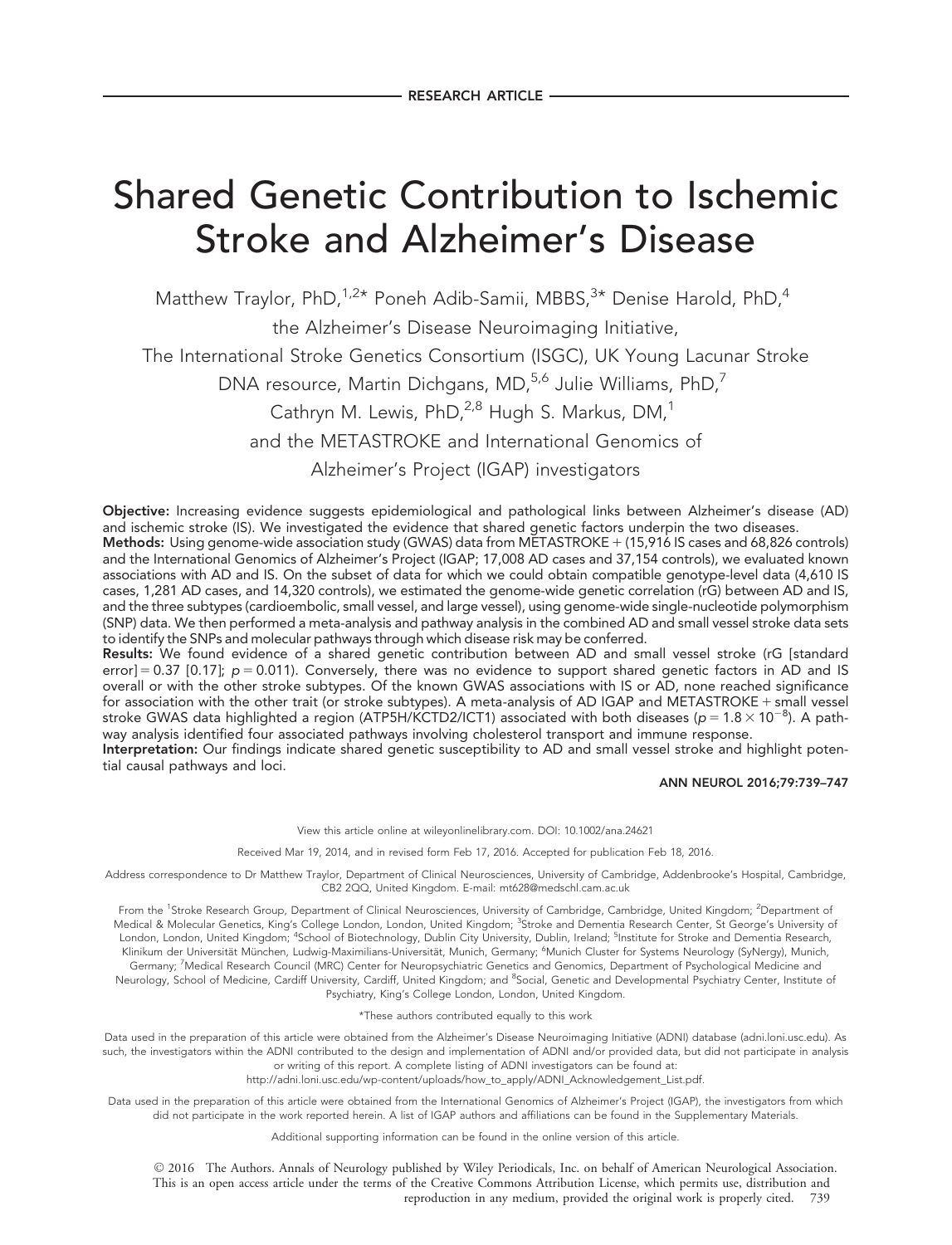Taken together, ischemic stroke (IS) and Alzheimer's disease (AD) place an enormous burden on global health care. Both are among the leading causes of acquired disability worldwide, $1,2$  and the lifetime risk of AD or stroke is as high as 1 in 2 for women and 1 in 3 for men.<sup>3</sup> An estimated 24.3 million people were thought to have dementia in 2001, and this is expected to rise to 81.1 million by  $2040^{2,4}$ 

Increasing evidence suggests epidemiological and pathological links between AD and IS. Population-based studies have shown AD to be a risk factor for developing  $IS<sub>1</sub>$ ,<sup>5,6</sup> and vice versa,<sup>7</sup> suggesting that shared pathological processes may be involved in both conditions. Other studies have indicated a synergistic relationship between cerebral infarction and AD, with the combination of both leading to an increased risk of cognitive decline and dementia. Studies have also shown that cerebrovascular events lead to more-rapid cognitive decline in patients with AD.<sup>8</sup> Postmortem studies have shown that individuals with cerebral infarcts as well as neuropathological AD had a markedly increased risk of dementia in life compared with those with AD pathology without infarcts.<sup>9–11</sup>

The predominant vascular lesion in AD is cerebral amyloid angiopathy  $(CAA)$ ,<sup>12,13</sup> and although CAA is more prevalent in IS than controls, it is not a common cause of IS.<sup>14</sup> The predominant cerebral vascular pathologies in IS are large vessel atherosclerosis (large vessel disease; LVD)<sup>15,16</sup> and small vessel arteriosclerosis (small vessel disease; SVD).<sup>17</sup> Both pathologies have been associated with AD. In particular, at least one third of AD cases have pathological evidence of moderate or severe SVD.<sup>18</sup> AD and vascular pathologies are, however, temporally and anatomically distinct. This has led to the hypothesis that cerebrovascular disease may make the brain more susceptible to AD pathology, potentially by impairing clearance of amyloid.<sup>19</sup> Alternatively, AD and IS may represent independent, but convergent, diseases that share some pathophysiological processes and therefore may be expected to share genetic risk factors.

Genome-wide association studies (GWAS) have recently begun to identify the common genetic component of many diseases such as AD and IS. More than 20 variants have now been identified that contribute to AD,20–22 and in IS recent progress has resulted in the identification of a number of variants, the majority of which have been associated with specific stroke subtypes.23–28 Indeed, recent evidence from GWAS indicates that a large proportion of risk in complex diseases such as AD and IS is attributable to the combined effects of a large number of common genetic variants,  $29,30$  each

conferring only a small amount of disease risk. $31-33$ Recent studies estimate the proportion of variance explained by the genetic contribution from common variants to AD and IS to be approximately 24.0% and 18.0%, respectively. 29,34

Genomic-relatedness-matrix restricted maximum likelihood (GREML) methods have been one of the key methodological advances that, in recent years, have improved understanding of the common genetic influence on and between complex traits. These approaches use distant relatedness between individuals to infer heritability and coheritability of complex traits and have been used to provide insights into and between many diseases.35–37 We performed a bivariate GREML analysis in two large GWAS cohorts consisting of AD and IS cases and controls to assess evidence of a shared genetic contribution to the two diseases. We initially sought to determine whether there was evidence of a shared genetic contribution to IS and AD and then sought to determine whether this association was particular to a specific subtype of IS. Finally, through a meta-analysis and subsequent pathway analysis of the two data sets, we sought to identify the molecular pathways through which shared disease risk may be conferred.

# Participants and Methods

## Study Design and Participating Cohorts

Two different sets of cases and controls were used in two different parts of the analysis (Table 1). For the metaanalysis and subsequent pathway analysis (analyses i, iii, and iv), we used data from  $METASTROKE +$  and the International Genomics of Alzheimer's Project (IGAP) as follows.

The METASTROKE  $+$  data set consisted of IS cases and controls derived from three previously published populations: METASTROKE,<sup>38</sup> WTCCC2-Immunochip,<sup>39</sup> and UK Young Lacunar Stroke DNA resource.<sup>40</sup> All cohorts consisted of IS cases of European ancestry from Europe, North America, and Australia together with controls of matched ancestry. Where possible, stroke cases were subtyped according to the Trial of Org 10172 in Acute Stroke Treatment (TOAST) classification system.41 Information on clinical subtypes was available for 60.1% of cases. In two centers, the Heart Protection study (N cases/controls  $=$  578/468) and Rotterdam (N cases/controls  $= 376/5396$ ), TOAST subtyping was not performed. All populations were genotyped on standard platforms from Affymetrix (Affymetrix, San Diego, CA) or Illumina (Illumina, San Diego, CA) and imputed separately to reference data sets. The results of the association analyses from each group (META-STROKE, WTCCC2-Immunochip, and DNA-lacunar)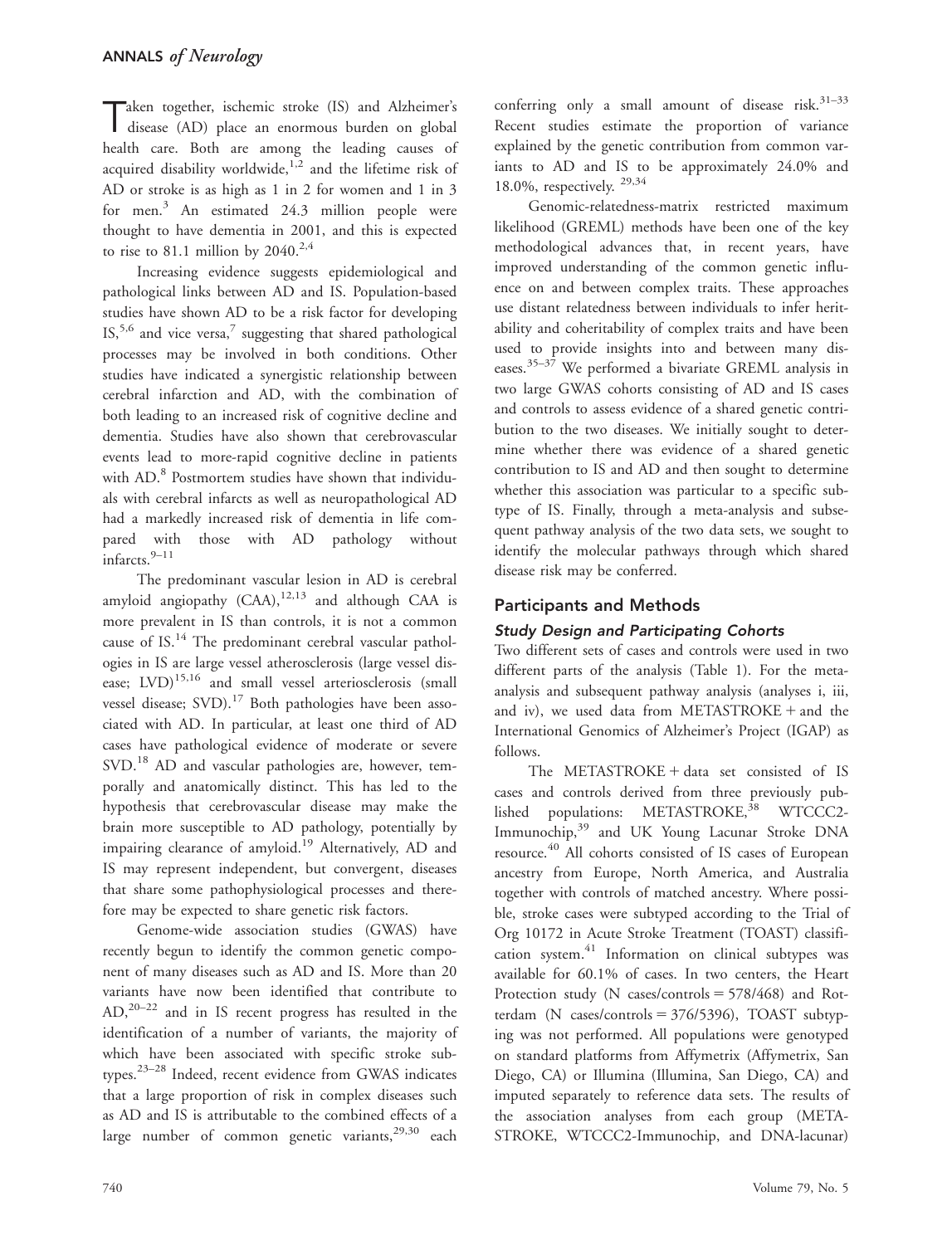| <b>TABLE 1. Data Description</b>                                  |                               |          |                       |                 |  |  |
|-------------------------------------------------------------------|-------------------------------|----------|-----------------------|-----------------|--|--|
|                                                                   | <b>Summary-Level Analysis</b> |          | <b>GREML Analysis</b> |                 |  |  |
|                                                                   | Cases                         | Controls | Cases                 | <b>Controls</b> |  |  |
| Alzheimer's disease                                               | 17,008                        | 37,154   | 1,281                 | 14,320          |  |  |
| All ischemic stroke                                               | 15,916                        | 68,826   | 4,610                 |                 |  |  |
| Cardioembolic stroke                                              | 3,127                         | 60,861   | 1,013                 |                 |  |  |
| Large vessel stroke                                               | 2,876                         | 54,866   | 1,231                 |                 |  |  |
| Small vessel stroke                                               | 3,651                         | 58,657   | 851                   |                 |  |  |
| GREML = genomic-relatedness-matrix restricted maximum likelihood. |                               |          |                       |                 |  |  |

were meta-analyzed using a fixed-effects inverse-variance weighted model using METAL.<sup>42</sup> Single-nucleotide polymorphisms (SNPs) available in a sufficient number of stroke cases  $(>1,000)$  were included in the meta-analysis.

The IGAP is a large, two-stage study based upon GWAS on individuals of European ancestry. In stage 1, the IGAP used genotyped and imputed data on 7,055,881 SNPs to meta-analyze four previously published GWAS data sets consisting of 17,008 AD cases and 37,154 controls (the European Alzheimer's disease Initiative [EADI], the Alzheimer Disease Genetics Consortium [ADGC], the Cohorts for Heart and Aging Research in Genomic Epidemiology consortium [CHARGE], and the Genetic and Environmental Risk in AD consortium [GERAD]). In stage 2, 11,632 SNPs were genotyped and tested for association in an independent set of 8,572 AD cases and 11,312 controls. Finally, a meta-analysis was performed combining results from stages 1 and 2. In this analysis, only results from stage 1 were used. All AD cases met criteria for either possible, probable (NINCDS-ADRDA, DSM-IV), or definite (CERAD) AD.

For the bivariate GREML analyses (analysis ii), we obtained genotype level data consisting of AD cases and controls from LOAD-CIDR,<sup>43</sup> the Alzheimer's Disease Neuroimaging Initiative (ADNI), and eMERGE (Group Health)<sup>44</sup>; IS cases and controls from the WTCCC2 ischemic stroke study, $23$  the Australian Stroke Genetic Collaborative, and Besta Stroke Register (Milano)<sup>38</sup> and independent controls from  $RADIANT<sub>1</sub><sup>45</sup>$  People of the British Isles (POBI),<sup>46</sup> and the Health ABC studies.<sup>47</sup> All were genotyped on the Illumina 610k, 660k, 1M, or 1.2M arrays. We performed quality control independently on each data set, at the minimum removing SNPs genotyped in less than 97% of individuals, SNPs diverging from Hardy-Weinberg equilibrium ( $p$ <1e-6), and SNPs with minor allele frequency  $\langle 1\% \rangle$ . We then merged all individuals together and included only SNPs present

in >99.9% of individuals, again removing SNPs diverging from Hardy-Weinberg equilibrium (p<1e-6). We performed ancestry-informative principal components analysis with smartpca (EIGENSTRAT),  $48$  removing any individuals more than 6 standard deviations from the mean on any of the first five principal components over five iterations. The remaining individuals were used to calculate the first 30 principal components.

# Statistical Analyses

ANALYSIS OF GWAS SIGNIFICANT LOCI. We first determined whether any of the loci considered significant in large meta-analyses of IS and AD were significantly associated with risk of the other disease. In selecting IS associated SNPs, we considered the five loci (9p21, HDAC9, PITX2, ZFHX3, and 12q24.12) associated with stroke in METASTROKE and in a recent publication.<sup>38,39</sup> We set a *p*-value threshold of  $p = 0.01$  to determine significance, using the Bonferroni method to correct for five independent tests. In selecting ADassociated SNPs, we considered all independent loci associated with AD in the largest meta-analysis to date, as well as any other loci which have been identified since that publication.<sup>22,49,50</sup> We identified 22 such associations and set the corresponding Bonferroni-corrected pvalue threshold at  $p = 0.0023$ . Where SNPs were not available in METASTROKE (six SNPs), we evaluated the available SNP that most strongly tagged the associated SNP.

GENETIC CORRELATION ANALYSIS. To estimate the genetic correlation between AD and IS, we performed a bivariate GREML analysis using the GCTA package (version 1.24.2).<sup>51,52</sup> The approach involves estimating the distant relatedness between all individuals based on common SNPs represented on GWAS arrays. Linear mixed models are then used to estimate the proportion of (co)heritability explained by the relatedness between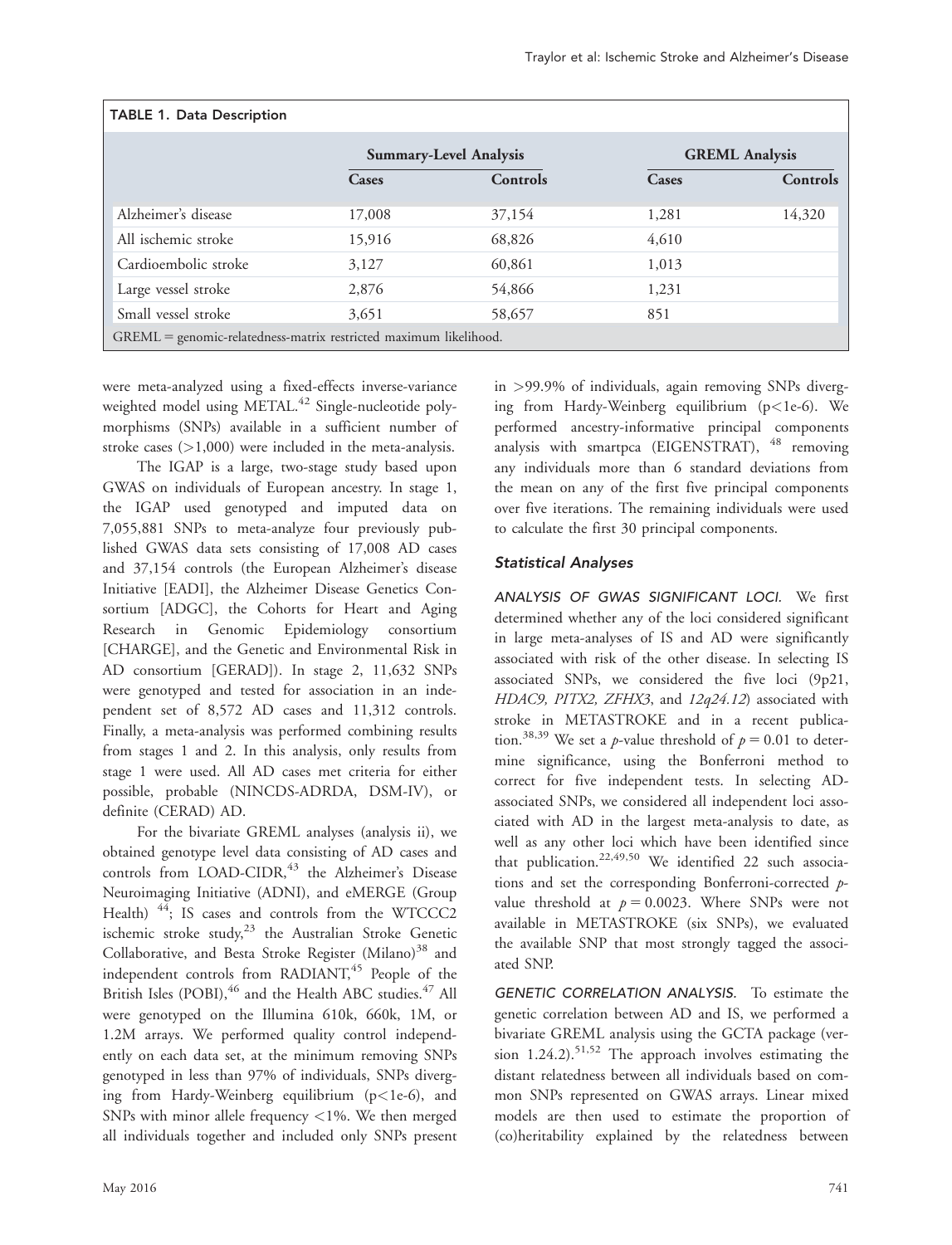individuals. We present our results as the estimated genetic correlation between the two diseases, rG, which is a value between –1 and 1 that can be interpreted as the degree of genetic effects shared by the two traits. Intuitively, rG would be positive when AD-IS pairs are more related than IS-control and AD-control pairs and negative when AD-IS pairs are less related then IScontrol and AD-control pairs. We tested whether the correlation was significantly different from zero ( $rG \neq 0$ ), interpreting a significant test for  $rG\neq0$  as evidence that genetic liability was shared between the two traits. In our analysis, we included the first 10 principal components in each analysis and removed distantly related individuals above a suggested threshold  $(>0.025)$ . Estimates can be upwardly biased if related individuals remain in the sam $ple^{32}$ ; this threshold is included to avoid this problem from arising. In addition, we evaluated the sensitivity of the results by repeating the analysis using a stricter minor allele frequency threshold (0.05), genotyping missingness threshold (99.95%), relatedness threshold (0.02), and a greater number of principal components (20) in the model. In all analyses, only autosomal SNPs were included.

META-ANALYSIS OF AD WITH SMALL VESSEL STRO-KE. The results of the 17,008 AD cases and 37,154 controls from IGAP and the 3,652 SVD cases and 58,657  $controls from METASTROKE + were meta-analyzed$ using Stouffer's method, as implemented in METAL.<sup>42</sup> Because our aim was to identify the genetic variants contributing to both disorders, we attributed equal weights to each of the diseases. After meta-analysis, we extracted only those SNPs with no evidence of heterogeneity between the two data sets ( $p > 0.01$ ), thereby removing SNPs that were associated with only one of the two traits. The remaining SNPs were then taken forward for further investigation, and all others were discarded. We used the Zaykin method to correct for inflation attributable to shared controls.<sup>53</sup>

IDENTIFICATION OF SHARED DISEASE PATH-WAYS. We then determined whether the meta-analyzed results showed significant enrichment for annotated pathways and gene sets from the Gene Ontology (GO), BIO-CARTA, REACTOME, and Kyoto Encyclopedia of Genes and Genomes (KEGG) libraries. We used the gene set enrichment analysis (GSEA) approach, as implemented in the MAGENTA software package,<sup>54</sup> to determine the enrichment within the 1,488 gene sets that had more than 15 and less than 200 genes in our data set. A  $p$  value of significance for each gene set was then calculated, along with a false discovery rate (FDR)  $q$  value, estimated using the Benjamini-Hochberg procedure.<sup>55</sup> We used an FDR threshold of 0.05 to identify associated



FIGURE 1: Genetic correlation between ischemic stroke (and ischemic stroke subtypes) and Alzheimer's disease showing estimate and 95% CI.  $CE =$  cardioembolic;  $CI =$  confidence interval;  $IS =$  ischemic stroke;  $LVD =$  large vessel disease;  $rG =$  genome-wide genetic correlation;  $SVD =$  small vessel disease. [Color figure can be viewed in the online issue, which is available at [www.annalsofneurology.org](http://www.annalsofneurology.org.).]

gene sets. We used a second pathway analysis approach (GSEA-VEGAS) to verify any associated sets as follows. We calculated gene-level association statistics for all genes using VEGAS $56$  and then calculated a gene-set enrichment statistic for each of the pathways. We calculated an empirical  $p$  value by sampling random gene sets with the same number of genes as the tested pathway and compared GSEA-enrichment statistics between the simulated and tested pathways.

ADNI. Data used in the bivariate GREML analyses were obtained from the ADNI database [\(adni.loni.usc.edu\)](http://adni.loni.usc.edu). The ADNI was launched in 2003 as a public-private partnership, led by Principal Investigator Michael W. Weiner, MD. The primary goal of ADNI has been to test whether serial magnetic resonance imaging, positron emission tomography, other biological markers, and clinical and neuropsychological assessment can be combined to measure the progression of mild cognitive impairment and early AD. For up-to-date information, see [www.adni-info.org.](http://www.adni-info.org)

### Results

#### Analysis of GWAS Significant Loci

None of the SNPs associated with IS were associated with AD  $(p > 0.1)$ . Similarly, none of the SNPs associated with AD passed Bonferroni correction for association with IS or any of the three subtypes. The strongest association was with rs11870474 [ATP5H/KCTD2] for small vessel stroke ( $p = 0.0042$ ; Supplementary Table 1). Indeed, the odds ratio (OR) for association of this SNP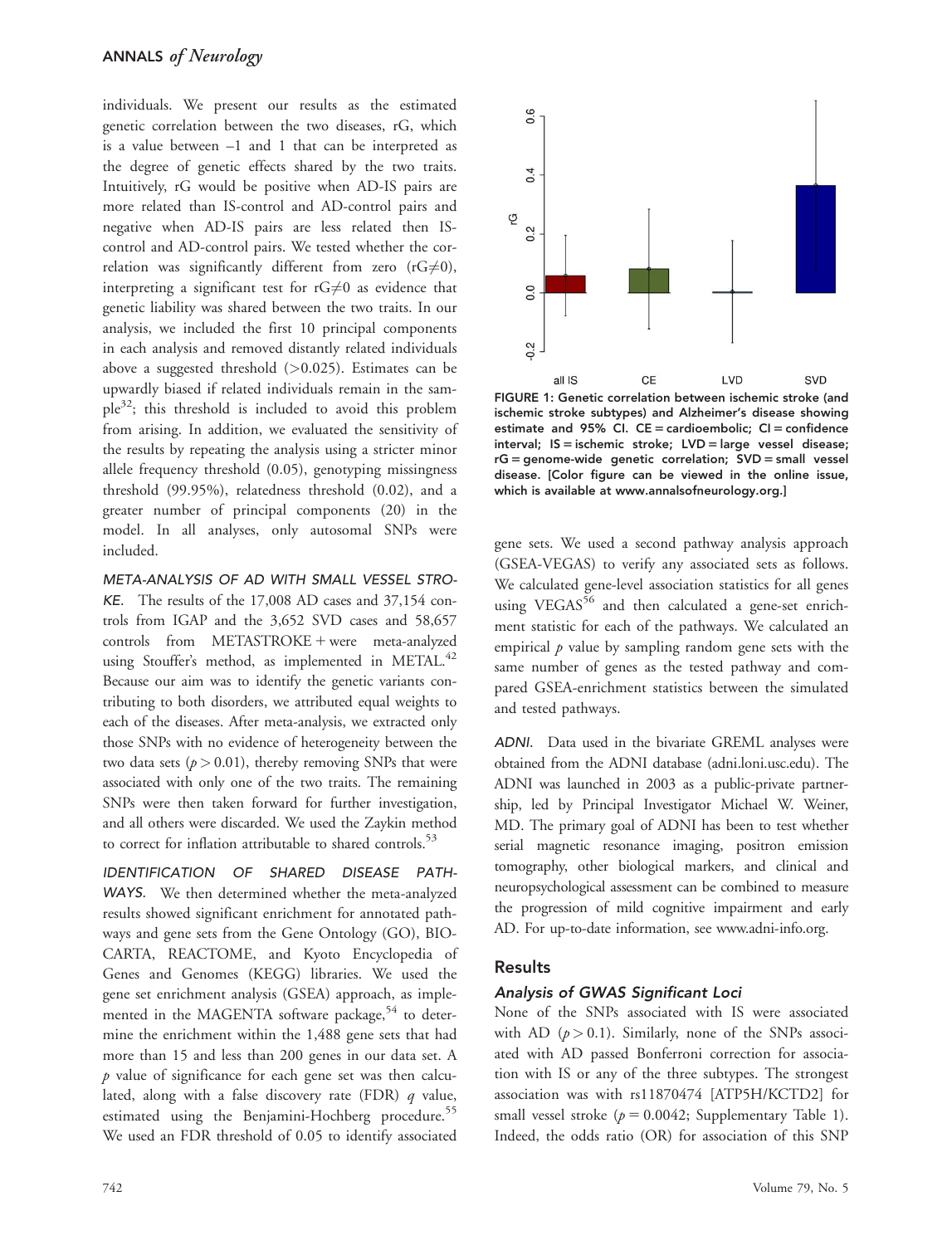

FIGURE 2: Association of ATP5H/KCTD2 locus with AD and SVD by genomic position and forest plot showing effect of risk SNP on SVD and AD with 95% CIs. AD = Alzheimer's disease; CI = confidence interval; SNP = single-nucleotide polymorphism; SVD = small vessel disease. [Color figure can be viewed in the online issue, which is available at [www.annalsofneurology.org](http://www.annalsofneurology.org.).]

with small vessel stroke was larger than for association with AD (SVD, 1.26 [1.08–1.48]; AD, 1.18 [1.08– 1.30]). In addition, 17 of 22 SNPs had a concordant allelic effect direction between SVD and AD (two-sided,  $p = 0.017$ ), suggesting that although these individual SNPs did not show statistical evidence of association with SVD, the set may be enriched for SNPs with true, but small, effects on SVD. Conversely, no excess in sharing of direction of effect was identified for all IS, or for the cardioembolic (CE) or LVD subtypes.

GENETIC CORRELATION ANALYSIS. A total of 278,233 SNPs and 22,208 individuals were used to construct the genetic relationship matrix used in the analysis. Univariate estimates of AD and IS heritability were in line with previous published estimates. There was a significant correlation between the genetic contribution underpinning SVD and AD (rG [standard error; SE] = 0.37 [0.17];  $p = 0.011$ ; Fig 1). Conversely, there was no evidence to support shared genetic factors underpinning AD and all IS (rG [SE] = 0.06 [0.08];  $p = 0.24$ ) or any of the other stroke subtypes: CE  $(rG$  [SE] = 0.08 [0.12];  $p = 0.25$ ) and LVD (rG [SE] = 0.00 [0.11];

May 2016 743

 $p = 0.49$ ). The association between SVD and AD was not affected by changes in minor allele frequency threshold (0.05), genotyping missingness threshold (99.95%), relatedness threshold (0.02), and number of principal components (20) in the model; all estimates of rG were between 0.35 and 0.37, and  $p$  values for rG $>0$  were all  $\leq 0.026$ .

META-ANALYSIS OF AD WITH SMALL VESSEL STRO-KE. Having established that susceptibility to AD appears to be shared only with SVD, we performed a meta-analysis of currently available GWAS data in SVD  $(METASTROKE+)$  and AD  $(IGAP)$ . One region, near to ATP5H/KCTD2, was associated with AD and SVD at genome-wide significance ( $p = 1.8 \times 10^{-8}$ ; Fig 2). Variants in this region have been associated at genome-wide significance with AD in a recent study,  $49$  and this is the same region, albeit a different SNP in partial LD  $(r^2=0.60)$ , that produced the strongest association in section i above. This particular SNP, rs9899728, showed a larger effect on SVD (OR [95% confidence interval  ${[CI]} = 1.32$   $(1.14-1.52); p = 0.00014$  than AD (OR [95% CI] = 1.20 [1.11–1.30];  $p = 7.1 \times 10^{-6}$  and falls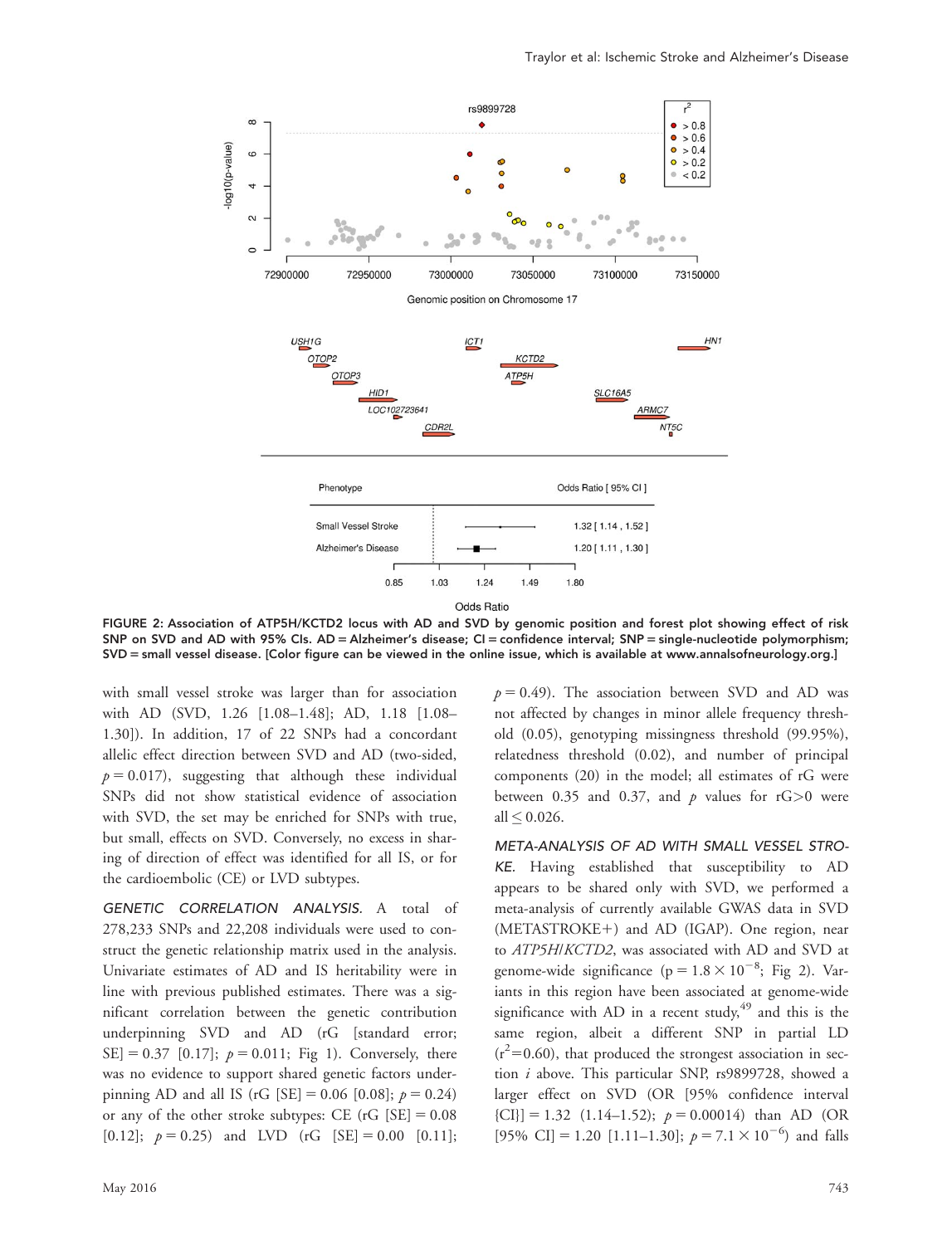|                                                                          |                        | <b>MAGENTA Analysis</b> |                      | <b>GSEA-VEGAS</b><br><b>Validation</b> |
|--------------------------------------------------------------------------|------------------------|-------------------------|----------------------|----------------------------------------|
| Gene set                                                                 | No. of Genes<br>in Set | p                       | FDR q Value          | p                                      |
| GO/phospholipid efflux                                                   | 10                     | $1.1 \times 10^{-5}$    | $4.0 \times 10^{-4}$ | 0.0015                                 |
| GO/cholesterol efflux                                                    | 20                     | $1.0 \times 10^{-4}$    | $1.2 \times 10^{-2}$ | 0.0017                                 |
| GO/reverse cholesterol transport                                         | 16                     | $3.0 \times 10^{-4}$    | $3.3 \times 10^{-2}$ | 0.0018                                 |
| GO/negative regulation of<br>$NF-\kappa B$ transcription factor activity | 15                     | $2.0 \times 10^{-4}$    | $3.5 \times 10^{-2}$ | 0.011                                  |
|                                                                          |                        |                         |                      |                                        |

AD = Alzheimer's disease; FDR = false discovery rate; GO = gene ontology; GSEA = gene-set enrichment analysis; NF $k =$  nuclear factor kappa B; SVD = small vessel disease; VEGAS = versatile gene-based association statistic method.

TABLE 2. Significant Pathways Associated With SVD and AD From MAGENTA Analysis

between two genes: Immature Colon Carcinoma Transcript 1 (ICT1) and adenosine triphosphate (ATP) synthase,  $H +$  transporting, mitochondrial Fo complex, subunit (ATP5H).

IDENTIFICATION OF DISEASE PATHWAYS SHARED BETWEEN AD AND SVD. The MAGENTA pathway analysis identified four significant pathways using the significance criteria of FDR  $q$  value < 0.05 (Table 2). Three of these involve lipid transport (GO/phospholipid efflux, GO/cholesterol efflux, and GO/reverse cholesterol transport), whereas one involves immune response (GO/negative regulation of nuclear factor kappa  $B$  [NF- $\kappa$ B] transcription factor activity). When validating each significant pathway using an alternative method (GSEA-VEGAS), all pathways were associated at  $p \leq 0.011$ , whereas three were associated at  $p \leq 0.0015.$ 

## **Discussion**

Our results support the hypothesis that shared pathophysiological processes underlie both IS and AD, but suggest that this shared association is only with SVD and not with the other stroke subtypes. When investigating the genetic correlation between AD and IS, we found evidence that the cumulative effect of SNPs each individually conferring less risk, and therefore not reaching GWAS significance for stroke, are shared between AD and SVD, with no evidence to support association with any other stroke subtype.

Having established that AD and SVD share a substantial proportion of genetic susceptibility, we then sought to identify the genetic variants and shared molecular pathways through which AD and SVD disease risk is conferred. Our meta-analysis highlighted one particular region on chromosome 17 in a region encompassing three genes; ICT1/KCTD2/ATP5H, which has previously been

implicated in AD.<sup>49</sup> In addition, we found evidence of association with four pathways. Three of these involve lipid transport, whereas the other involves immune response.

In addition, we used data from large GWASs in IS and AD to determine whether GWAS significant loci previously identified in AD are associated with stroke and whether known stroke loci associated with AD. We could find no significant associations, indicating that the contribution of specific associations identified thus far do not contribute a considerable proportion of genetic risk to the reciprocal disease.

The relationship between AD and IS is not fully understood. Vascular risk factors have been associated with  $AD<sub>1</sub><sup>57</sup>$  and a variety of cerebrovascular pathologies including IS have been reported to be more frequent in AD cases than controls.<sup>15–17</sup> However, whether IS and AD pathologies are merely additive, or whether IS pathology directly promotes the development and progression of AD pathology, is debated.<sup>57</sup> Possible mechanisms for the latter include cerebral hypoperfusion induced by cerebrovascular disease initiating or accelerating the neurodegeneration cascade, causing amyloid deposition and synaptic and neuronal dysfunction.<sup>57</sup> In addition, whether there are shared pathological processes contributing to both IS and AD is uncertain. Our results offer new insights into this relationship. Previous studies have found that lacunar stroke, the hallmark of SVD, is associated with worse cognition in patients with AD pathology,<sup>10</sup> although the relationship is still debated.<sup>57</sup> A number of studies have reported that large artery atherosclerosis, in the carotid and intracranial arteries, is associated with AD risk.<sup>15,16,58</sup> Our results do not support this and instead suggest that the most important cerebrovascular pathology mediating the relationship between IS and AD is SVD.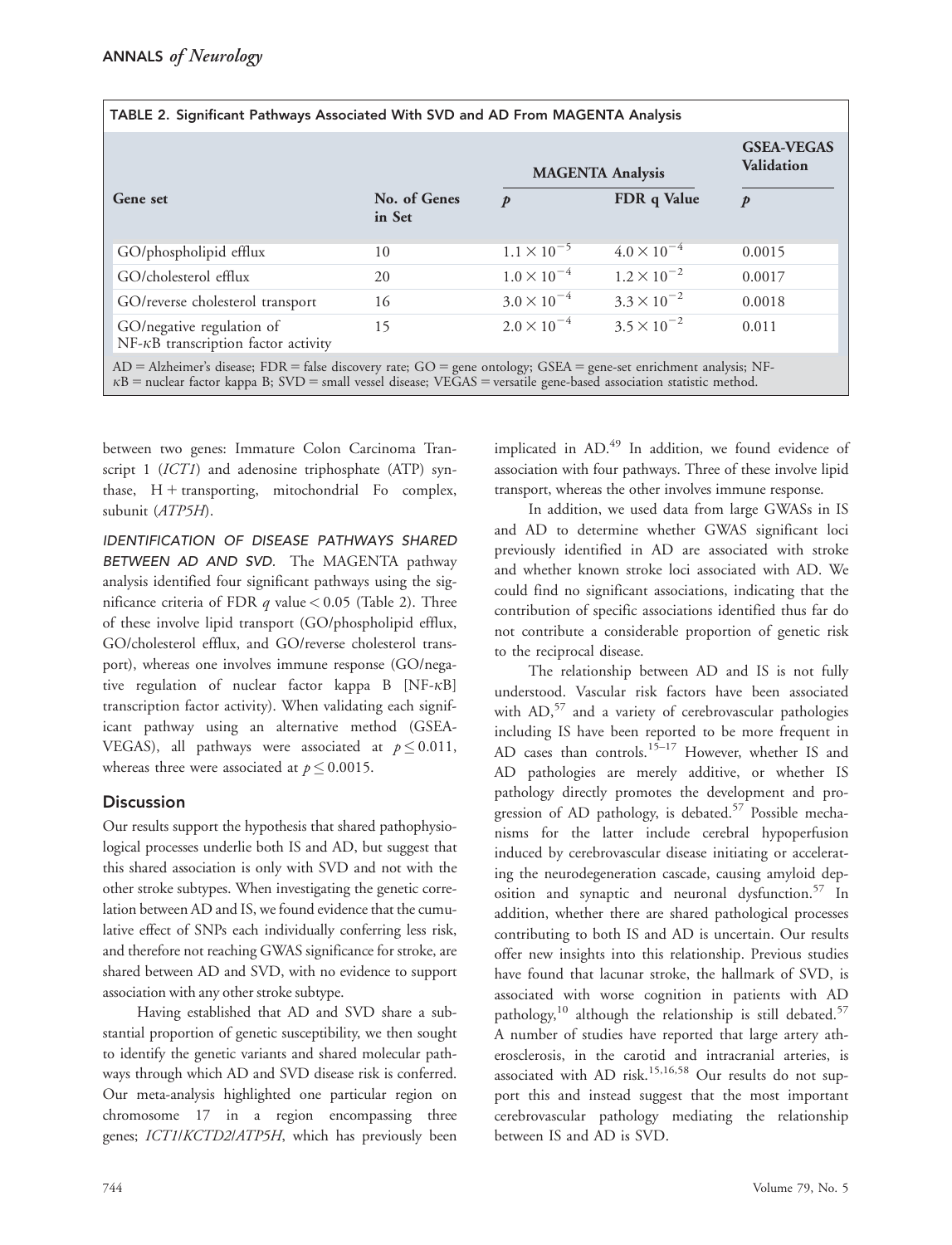Our study has limitations. Cases from both IGAP and METASTROKE + are drawn from a number of international centers. We therefore cannot rule out the effect of differences in screening techniques and other diagnostic biases on our study. The relationship between IS and AD could be mediated, at least in part, by shared cardiovascular risk factors. We did not have risk factor data on all cases and controls to allow this to be adjusted for. However, if the association was driven by risk factors, we might expect this to affect all subtypes of stroke and would therefore not explain why our association is specific to small vessel stroke. When evaluating the APOE e4 allele, we used SNPs from HapMap II populations which are in partial linkage disequilibrium with the true variant. Without genotyping the causal allele, we cannot completely rule out an association, although if a strong association existed, we would expect it to be identified in our analysis. The diagnosis of AD was made using either established clinical criteria or pathophysiological confirmation; however, pathological studies having shown coexistent vascular pathology are not uncommon, and this could account for part of the shared risk. One other concern in analyses such as this, which include a large number of variables and individuals, is that subtle biases can influence the results. We took great care to only include samples that were genotyped on similar arrays from Illumina and directly assessed relatedness between individuals based on genotypes. In addition, our results were not sensitive to changes in parameters used, such as minor allele and relatedness thresholds.

In summary, our results demonstrate that a proportion of the common genetic susceptibility to AD is shared with SVD, but not with any other stroke subtypes. Our results provide a baseline for further study into the complex relationship between AD and SVD through genome-wide analyses.

### Acknowledgment

This work was supported by the Stroke Association (TSA 2013/01 and TSA 2010/10; to H.S.M. & M.T.), the MRC/Stroke Association (Clinical Training Fellowship; to P.A.-S.), the National Institute for Health Research (NIHR) (Senior Investigator Award; to H.S.M.), the Wellcome Trust (Collection of the UK Young Lacunar Stroke DNA Study [WT072952]; to H.S.M); the NIHR Comprehensive Biomedical Research Unit at Cambridge University Hospitals Trust (to H.S.M.); the NIHR Mental Health Biomedical Research Center at South London and Maudsley NHS Foundation Trust and King's College London (to C.M.L.); and the NIHR Biomedical Research Center based at Guy's and St Thomas' NHS

Foundation Trust and King's College London (to C.M.L.). Additional sources of support are provided in the Supplementary Materials.

#### Author Contributions

M.T., P.A.-S, C.M.L., J.W., M.D., and H.S.M. designed the experiment. M.T., P.A.-S., and D.H. carried out the statistical analysis. M.T., P.A.-S., and H.S.M. wrote the first draft of the manuscript. M.T drew the figures. All authors reviewed and commented on the manuscript. METASTROKE and IGAP investigators who were responsible for collecting, phenotyping, or analysing the original cohorts are indicated in the attached supplemental file. M.T. and P.A.-S. contributed equally to this work.

## Potential Conflicts of Interest

Nothing to report.

#### References

- 1. Feigin VL, Lawes CM, Bennett DA, Barker-Collo SL, Parag V. Worldwide stroke incidence and early case fatality reported in 56 population-based studies: a systematic review. Lancet Neurol 2009;8:355–369.
- 2. Ballard C, Gauthier S, Corbett A, et al. Alzheimer's disease. Lancet 2011;377:1019–1031.
- 3. Seshadri S, Wolf PA. Lifetime risk of stroke and dementia: current concepts, and estimates from the Framingham Study. Lancet Neurol 2007;6:1106–1114.
- 4. Ferri CP, Prince M, Brayne C, et al. Global prevalence of dementia: a Delphi consensus study. Lancet 2005;366:2112–2117.
- 5. Chi NF, Chien LN, Ku HL, Hu CJ, Chiou HY. Alzheimer disease and risk of stroke: a population-based cohort study. Neurology 2013;80:705–711.
- 6. Tolppanen AM, Lavikainen P, Solomon A, et al. Incidence of stroke in people with Alzheimer disease: a national register-based approach. Neurology 2013;80:353–358.
- 7. Gamaldo A, Moghekar A, Kilada S, et al. Effect of a clinical stroke on the risk of dementia in a prospective cohort. Neurology 2006; 67:1363–1369.
- 8. Regan C, Katona C, Walker Z, et al. Relationship of vascular risk to the progression of Alzheimer disease. Neurology 2006;67: 1357–1362.
- 9. Snowdon DA. Healthy aging and dementia: findings from the Nun Study. Ann Intern Med 2003;139(5 pt 2):450–454.
- 10. Snowdon DA, Greiner LH, Mortimer JA, et al. Brain infarction and the clinical expression of Alzheimer disease. The Nun Study. JAMA. 1997;277:813–817.
- 11. Esiri MM, Nagy Z, Smith MZ, Barnetson L, Smith AD. Cerebrovascular disease and threshold for dementia in the early stages of Alzheimer's disease. Lancet 1999;354:919–920.
- 12. Ellis RJ, Olichney JM, Thal LJ, et al. Cerebral amyloid angiopathy in the brains of patients with Alzheimer's disease: the CERAD experience, part XV. Neurology 1996;46:1592–1596.
- 13. De Reuck J, Deramecourt V, Cordonnier C, et al. The impact of cerebral amyloid angiopathy on the occurrence of cerebrovascular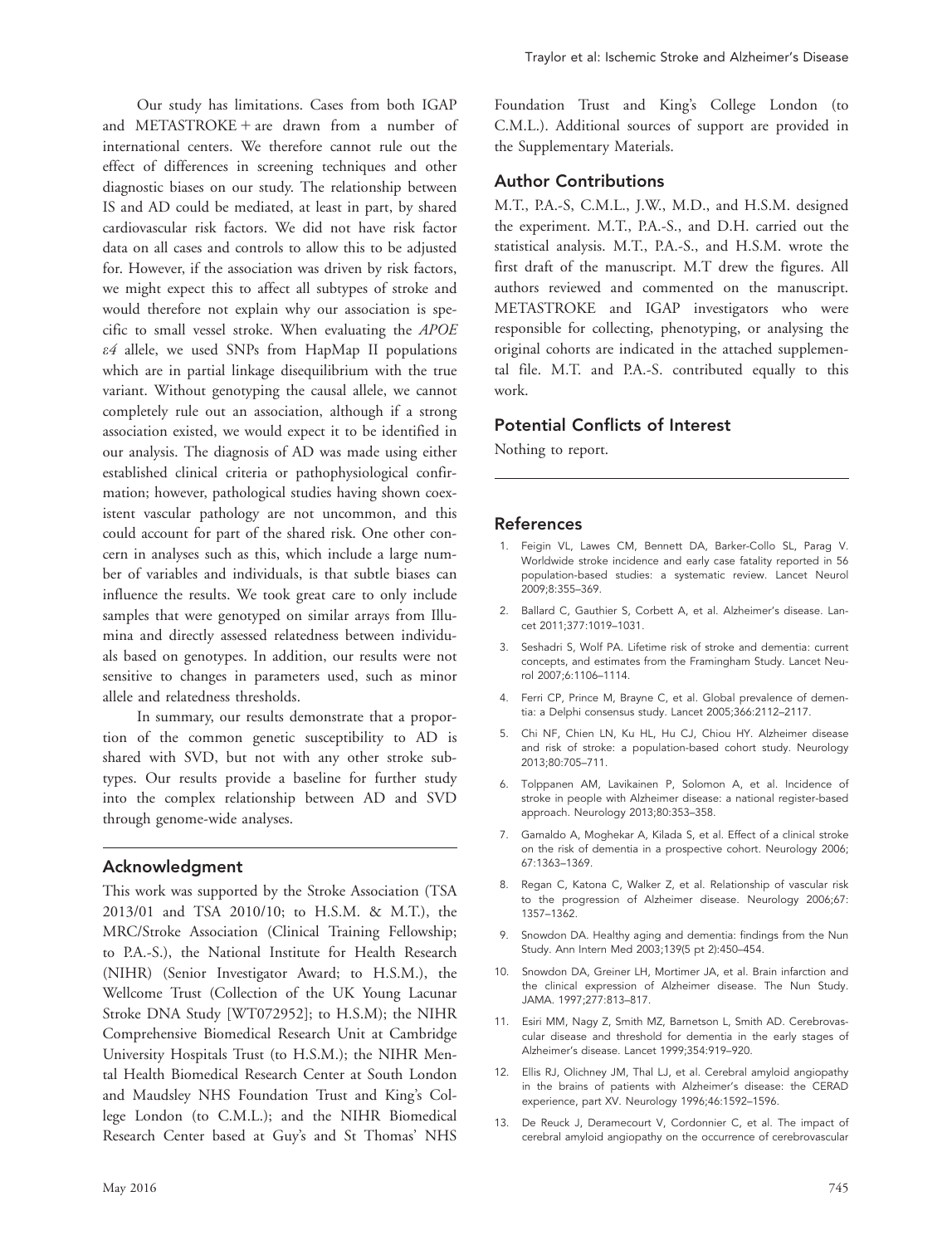lesions in demented patients with Alzheimer features: a neuropathological study. Eur J Neurol 2011;18:913–918.

- 14. Cadavid D, Mena H, Koeller K, Frommelt RA. Cerebral beta amyloid angiopathy is a risk factor for cerebral ischemic infarction. A case control study in human brain biopsies. J Neuropathol Exp Neurol 2000;59:768–773.
- 15. Beach TG, Wilson JR, Sue LI, et al. Circle of Willis atherosclerosis: association with Alzheimer's disease, neuritic plaques and neurofibrillary tangles. Acta Neuropathol 2007;113:13–21.
- 16. Roher AE, Esh C, Rahman A, Kokjohn TA, Beach TG. Atherosclerosis of cerebral arteries in Alzheimer disease. Stroke 2004;35(11 suppl 1):2623–2627.
- 17. Thal DR, Ghebremedhin E, Orantes M, Wiestler OD. Vascular pathology in Alzheimer disease: correlation of cerebral amyloid angiopathy and arteriosclerosis/lipohyalinosis with cognitive decline. J Neuropathol Exp Neurol 2003;62:1287–1301.
- 18. Kalaria RN. Small vessel disease and Alzheimer's dementia: pathological considerations. Cerebrovasc Dis 2002;13(suppl 2):48–52.
- 19. Farkas E, Luiten PG. Cerebral microvascular pathology in aging and Alzheimer's disease. Prog Neurobiol 2001;64:575–611.
- 20. Hollingworth P, Harold D, Sims R, et al. Common variants at ABCA7, MS4A6A/MS4A4E, EPHA1, CD33 and CD2AP are associated with Alzheimer's disease. Nat Genet 2011;43:429–435.
- 21. Bettens K, Sleegers K, Van Broeckhoven C. Genetic insights in Alzheimer's disease. Lancet Neurol 2013;12:92–104.
- 22. Lambert JC, Ibrahim-Verbaas CA, Harold D, et al. Meta-analysis of 74,046 individuals identifies 11 new susceptibility loci for Alzheimer's disease. Nat Genet 2013;45:1452–1458.
- 23. Bellenguez C, Bevan S, Gschwendtner A, et al. Genome-wide association study identifies a variant in HDAC9 associated with large vessel ischemic stroke. Nat Genet 2012;44:328–333.
- 24. Gschwendtner A, Bevan S, Cole JW, et al. Sequence variants on chromosome 9p21.3 confer risk for atherosclerotic stroke. Ann Neurol 2009;65:531–539.
- 25. Holliday EG, Maguire JM, Evans TJ, et al. Common variants at 6p21.1 are associated with large artery atherosclerotic stroke. Nat Genet 2012;44:1147–1151.
- 26. Gretarsdottir S, Thorleifsson G, Manolescu A, et al. Risk variants for atrial fibrillation on chromosome 4q25 associate with ischemic stroke. Ann Neurol 2008;64:402–409.
- 27. Gudbjartsson DF, Holm H, Gretarsdottir S, et al. A sequence variant in ZFHX3 on 16q22 associates with atrial fibrillation and ischemic stroke. Nat Genet 2009;41:876–878.
- 28. Kubo M, Hata J, Ninomiya T, et al. A nonsynonymous SNP in PRKCH (protein kinase C eta) increases the risk of cerebral infarction. Nat Genet 2007;39:212–217.
- 29. Lee SH, Harold D, Nyholt DR, et al. Estimation and partitioning of polygenic variation captured by common SNPs for Alzheimer's disease, multiple sclerosis and endometriosis. Hum Mol Genet 2013;22:832–841.
- 30. Bevan S, Traylor M, Adib-Samii P, et al. Genetic heritability of ischemic stroke and the contribution of previously reported candidate gene and genomewide associations. Stroke 2012;43:3161– 3167.
- 31. Purcell SM, Wray NR, Stone JL, et al. Common polygenic variation contributes to risk of schizophrenia and bipolar disorder. Nature 2009;460:748–752.
- 32. Yang J, Benyamin B, McEvoy BP, et al. Common SNPs explain a large proportion of the heritability for human height. Nat Genet 2010;42:565–569.
- 33. Yang J, Manolio TA, Pasquale LR, et al. Genome partitioning of genetic variation for complex traits using common SNPs. Nat Genet 2011;43:519–525.
- 34. Holliday EG, Traylor M, Malik R, et al. Genetic overlap between diagnostic subtypes of ischemic stroke. Stroke 2015;46:615–619..
- 35. Smoller JW, Craddock N, Kendler K, et al. Identification of risk loci with shared effects on five major psychiatric disorders: a genome-wide analysis. Lancet 2013;381:1371–1379.
- 36. Davis LK, Yu D, Keenan CL, et al. Partitioning the heritability of Tourette syndrome and obsessive compulsive disorder reveals differences in genetic architecture. PLoS Genet 2013;9:e1003864.
- 37. Adib-Samii P, Devan W, Traylor M, et al. Genetic architecture of white matter hyperintensities differs in hypertensive and nonhypertensive ischemic stroke. Stroke 2015;46:348–353.
- 38. Traylor M, Farrall M, Holliday EG, et al. Genetic risk factors for ischaemic stroke and its subtypes (the METASTROKE collaboration): a meta-analysis of genome-wide association studies. Lancet Neurol 2012;11:951–962.
- Kilarski LL, Achterberg S, Devan WJ, et al. Meta-analysis in more than 17,900 cases of ischemic stroke reveals a novel association at 12q24.12. Neurology 2014;83:678–685.
- 40. Traylor M, Bevan S, Baron JC, et al. Genetic architecture of lacunar stroke. Stroke 2015;46:2407–2412.
- 41. Adams HP, Jr., Bendixen BH, Kappelle LJ, et al. Classification of subtype of acute ischemic stroke. Definitions for use in a multicenter clinical trial. TOAST. Trial of Org 10172 in Acute Stroke Treatment. Stroke 1993;24:35–41.
- 42. Willer CJ, Li Y, Abecasis GR. METAL: fast and efficient metaanalysis of genomewide association scans. Bioinformatics 2010;26: 2190–2191.
- 43. Lee JH, Cheng R, Graff-Radford N, Foroud T, Mayeux R. Analyses of the National Institute on Aging Late-Onset Alzheimer's Disease Family Study: implication of additional loci. Arch Neurol 2008;65: 1518–1526.
- 44. Breitner JC, Haneuse SJ, Walker R, et al. Risk of dementia and AD with prior exposure to NSAIDs in an elderly community-based cohort. Neurology 2009;72:1899–1905.
- 45. Lewis CM, Ng MY, Butler AW, et al. Genome-wide association study of major recurrent depression in the U.K. population. Am J Psychiatry 2010;167:949–957.
- 46. Winney B, Boumertit A, Day T, et al. People of the British Isles: preliminary analysis of genotypes and surnames in a UK-control population. Eur J Hum Genet 2012;20:203–210.
- 47. Tang W, Bentley AR, Kritchevsky SB, et al. Genetic variation in antioxidant enzymes, cigarette smoking, and longitudinal change in lung function. Free Radic Biol Med 2013;63:304–312.
- 48. Price AL, Patterson NJ, Plenge RM, et al. Principal components analysis corrects for stratification in genome-wide association studies. Nat Genet 2006;38:904–909.
- 49. Boada M, Antunez C, Ramirez-Lorca R, et al. ATP5H/KCTD2 locus is associated with Alzheimer's disease risk. Mol Psychiatry 2014; 19:682–687.
- 50. Ruiz A, Heilmann S, Becker T, et al. Follow-up of loci from the International Genomics of Alzheimer's Disease Project identifies TRIP4 as a novel susceptibility gene. Transl Psychiatry 2014;4: e358.
- 51. Yang J, Lee SH, Goddard ME, Visscher PM. GCTA: a tool for genome-wide complex trait analysis. Am J Hum Genet 2011;88: 76–82.
- 52. Lee SH, Yang J, Goddard ME, Visscher PM, Wray NR. Estimation of pleiotropy between complex diseases using single-nucleotide polymorphism-derived genomic relationships and restricted maximum likelihood. Bioinformatics 2012;28:2540–2542.
- 53. Zaykin DV, Kozbur DO. P-value based analysis for shared controls design in genome-wide association studies. Genet Epidemiol 2010;34:725–738.